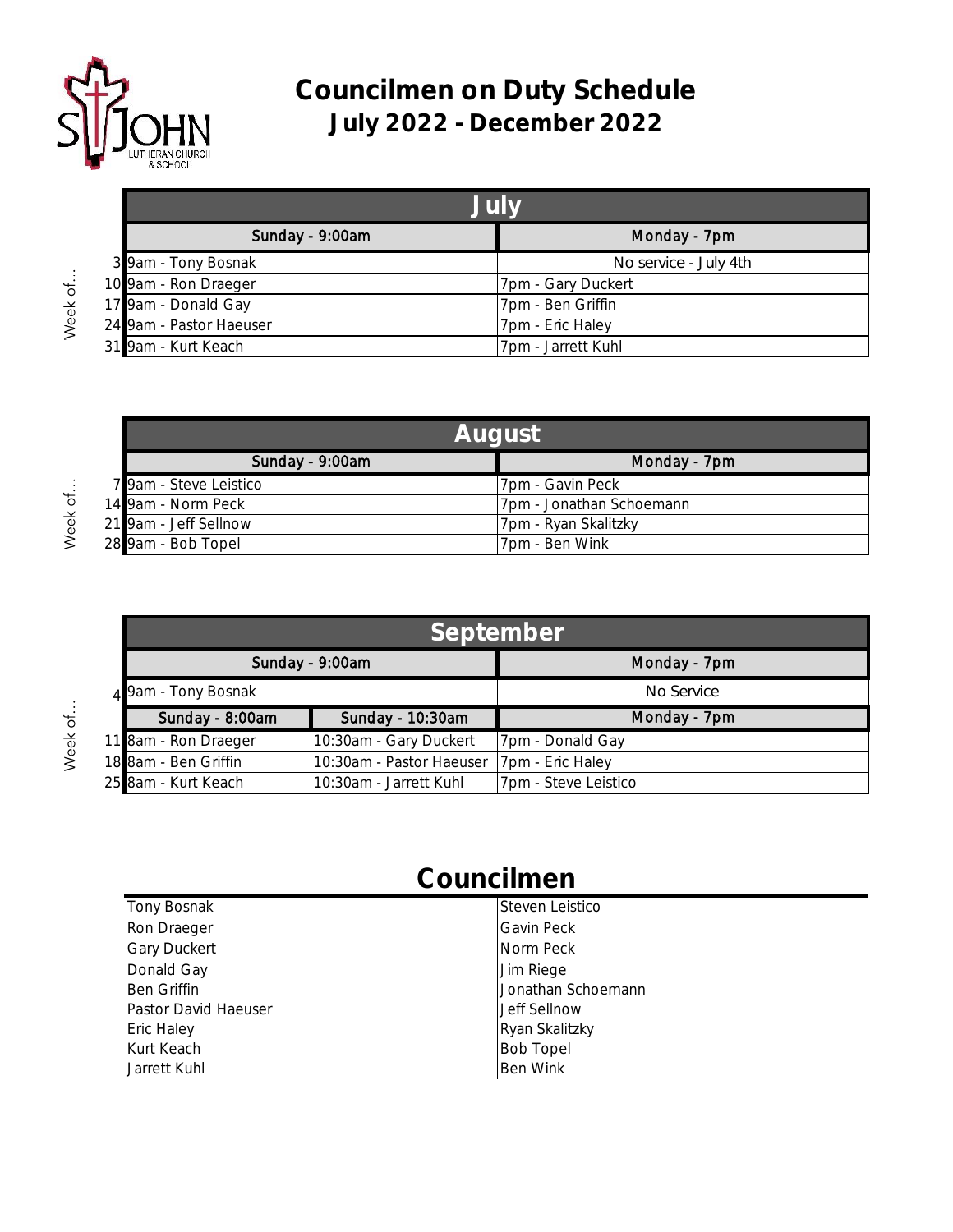| October                 |                          |                          |
|-------------------------|--------------------------|--------------------------|
| Sunday - 8:00am         | Sunday - 10:30am         | Monday - 7pm             |
| 2 8am - Gavin Peck      | 10:30am - Norm Peck      | 7pm - Jonathan Schoemann |
| 9 8am - Jeff Sellnow    | 10:30am - Ryan Skalitzky | 7pm - Bob Topel          |
| 16 8am - Ben Wink       | 10:30am - Tony Bosnak    | 7pm - Ron Draeger        |
| 23 8am - Gary Duckert   | 10:30am - Donald Gay     | 7pm - Ben Griffin        |
| 30 8am - Pastor Haeuser | 10:30am - Eric Haley     | 7pm - Kurt Keach         |

Week of…

Week of...

Week of...

|    | November                                      |                                                     |                                      |
|----|-----------------------------------------------|-----------------------------------------------------|--------------------------------------|
|    | Sunday - 8:00am                               | Sunday - 10:30am                                    | Monday - 7pm                         |
| 6  | 8am - Jarrett Kuhl                            | 10:30am - Steve Leistico                            | 7pm - Gavin Peck                     |
|    | 13 8am - Norm Peck<br>20 8am - Ryan Skalitzky | 10:30am - Jonathan Schoemann<br>10:30am - Bob Topel | 7pm - Jeff Sellnow<br>7pm - Ben Wink |
|    | Thanksgiving Eve - 7pm (Nov. 23)              |                                                     | Thanksgiving Day - 9am (Nov. 24)     |
| 23 |                                               | All Council                                         | All Council                          |
|    | Sunday - 8:00am                               | Sunday - 10:30am                                    | Monday - 7pm                         |
|    | 8am - Tony Bosnak                             | 10:30am - Ron Draeger                               | 7pm - Gary Duckert                   |

|    | Decemeber                                                       |                       |                          |
|----|-----------------------------------------------------------------|-----------------------|--------------------------|
|    | Sunday - 8:00am                                                 | Sunday - 10:30am      | Monday - 7pm             |
|    | 4 8am - Donald Gay                                              | 10:30am - Ben Griffin | 7pm - Pastor Haeuser     |
|    | 11 8am - Eric Haley                                             | 10:30am - Kurt Keach  | 7pm - Jarrett Kuhl       |
|    | 18 8am - Steve Leistico                                         | 10:30am - Gavin Peck  | 7pm - Norm Peck          |
|    | Christmas Eve - 4pm<br>All Council<br>24<br>Christmas Day - 9am |                       | Christmas Eve - 7pm      |
|    |                                                                 |                       | All Council              |
|    |                                                                 |                       | New Year's Eve - 7pm     |
| 25 |                                                                 | All Council           | 7pm - Jonathan Schoemann |